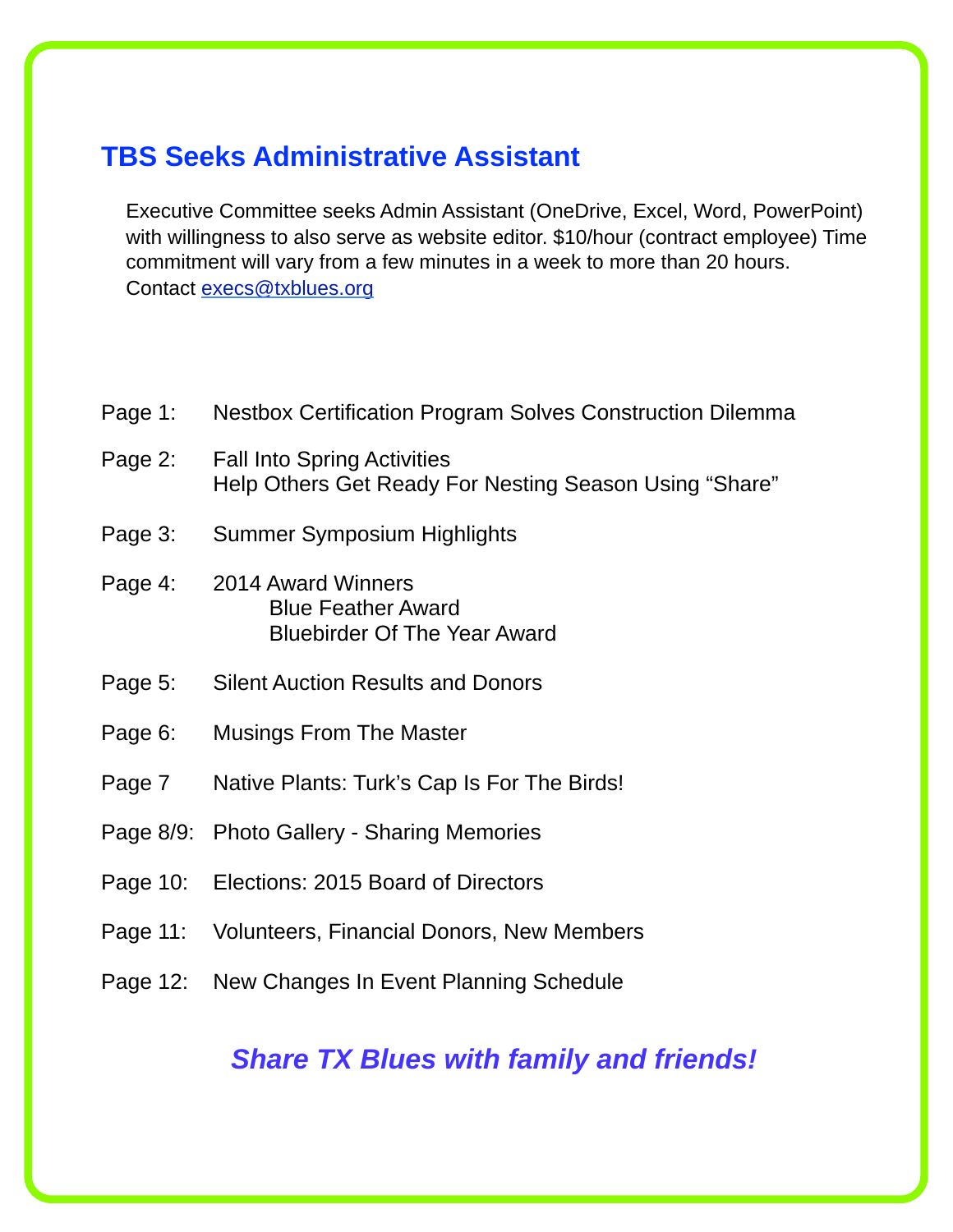

# **Nestbox Certification Program Solves Construction Dilemma**

For the last ten years Texas Blues has been featuring nestbox builders Brian and Judy Hetherington, Bob Houck, and volunters from their Master Naturalist group, assembling over 10,000 customized Texas style nestboxes for distribution by TBS. However, all good things must come to an end. We tearfully said our goodbyes and many, many thanks to Brian and Judy as they moved back to Australian last April. Thanks mates!

Seeking volunteers to be our new "official" Nestbox Builders, TBS began soliciting interested members. As

individuals began volunteering, TBS realized that our former perfect solution, a few builders all in one area, was not going to be realized. Complications! The TBS Board arrived at an innovative solution to the multiple locations dilemma.

With his background in quality control procedures, board member, Don Lawrence, volunteered to create a "Nestbox Builder" program complete with TBS certification. This process would guarantee each nestbox the organization distributes would be exactly the same, The building plans are based on the TB-1 series Nestbox plans found on our website. The customized nestbox includes a 19/16-inch hole, a revised vent height, kerfs (a bird ladder for baby Tree Swallows), and our "trademark" woodburned TBS logo on the front.



Don fabricates jig.

Don started with the basics. In order to assure uniformity for all measurements—both sides, entrance hole, and screw spacing—Don spent extensive hours designing and fabricating professional metal master jigs that will place drilled holes in exactly the same space on each nestbox. Don tested the jigs by assembling about three dozens nestboxes. Now understanding every nuance of the building process, Don is ready to start the program.

Don contacted volunteers willing to build at least 250 nestboxes, during a 2-month window per year and explained the certification process. Each builder receives training from Don on "our" most economical and accurate method for building our nestbox. After a satisfactory session, each volunteer builds four Nest Boxes on his/her own, sends those four nestboxes to TBS for inspection and approval. Once approved, one nestbox will serve as a production sample from that volunteer, and will be saved as an archived sample. One of the four production prototype nestboxes will be mailed back to the volunteer so all his/her future helpers will have a TBS approved nestbox as a model to review and compare with the nestboxes they are building. The other two nestboxes will be added to the TBS inventory.

**DHIWA** Don explains, "We utilize a 1" X12" x12' Select Western Red Cedar; each one of these boards will make four nestboxes." McCoy's Building Supply has extended TBS a \$10,000 line of credit, which streamlines our accounting details. Don Lawrence, Nestbox Construction Coordinator, orders enough cedar and screws for 250 nestboxes through McCoy's. The invoice is sent to the treasurer for payment. McCoy's has many locations throughout the state so supplies are delivered to our certified nestbox builder within a few days.

Of course, Don volunteered to start the training sessions and has been traveling to various locations across Texas to meet with volunteers. To date Don has certified four volunteers with another volunteer awaiting his visit. Congratulations, and a BIG THANK YOU to **Mike Price** (Flint), **Shannon Ramsey** (Timpson), **Don Mitchell** (Midlothian), and **Jim Estes** (Lockhart). Your hard work and dedication enables TBS to continue its conservation mission.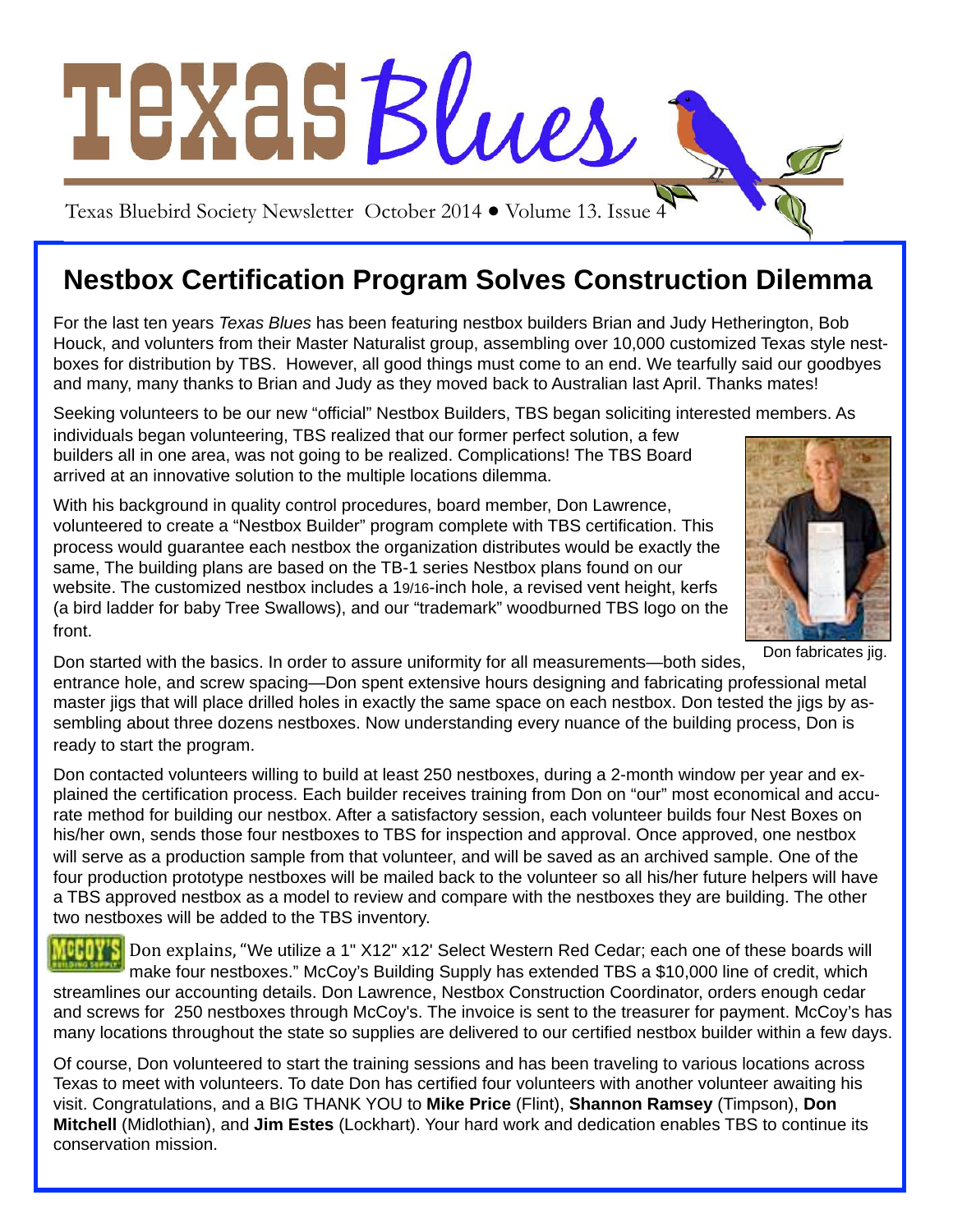# **FALL Into SPRING Activities**

**The time to prepare for nesting season is now!**

Performing a few chores around your habitat in the fall gives your bluebirds, and other cavity-nesters, an edge finding just the right house for next year's family. Remember, Mr. Bluebird will scout possible locations, but the Mrs. has the final vote on selection. Bluebirds start nestbox hunting as early as December in many parts of Texas. Make sure your nestbox has the right curb appeal!

- Clean out old nesting materials, spray inside with 10% chlorine solution if necessary.
- Trim away any plant materials encroaching on the nestbox space.
- Mow often, low vegetation encourages insects which is the staple summer food source.
- Paint nestbox exterior white, or other light color, to help reduce impact of our hot Texas summers.
- Install HeatShields on your nestbox or place in location with afternoon shade.
- Soap the inside roof to discourage wasps from building a nest.
- Install a Kingston Predator Baffle on the pole to serve as a predator deterrent.
- Provide a source of clean water. (Change every 3 to 4 days to discourage mosquitos from breeding.
- Build more nestboxes. (Visit [http://txblues.org/BuildingPlans.php](http://ttp://txblues.org/BuildingPlans.php) for TB-1 nestbox plans.)
- Report to nestwatch.org any remaining observations from this year. Add new nestbox locations.
- Plant berry-producing shrubs such as American holly, American beautyberry, parsley hawthorn, flameleaf sumac, pokeweed, elderberry and two yaupon species: Ilex vomitoria and Ilex decidua. (for more information on plants to attract bluebirds, visit<http://txblues.org/Resources.php>and opt for "Bluebird Facts." (Read native plant article on page 5.)

"Food is the biggest issue for birds when we have severe ice and or snow storms. IF they have good quality food sources all during these storms, then the birds will survive fine. If they go a couple of days with all of their food covered in ice and snow then in just two or three days they will burn off what little fat they have stored, their body temperatures will slowly drop and they will end up dying, more from a lack of food than from actual cold temperatures." Keith Kridler

# **Help Others Get Ready For Nesting Season Using "Share"**

TBS makes it easy to share your knowledge with local clubs and other organizations using an online version of our standard "Bluebird Basics" presentation. Just download the PowerPoint slides to your desktop and save. Use as is, or customize the slides as needed. TBS also provides "notes" for each of the 71 slides. Don't forget to practice your delivery and include a question and answer segment at the end. Promoting TBS' free nestbox with membership promotion provides new habitat options for the bluebirds and hours of enjoyment for the members! Remind everyone to record observations through nestwatch.org.

Go to: **[txblues.org/share](http://livepage.apple.com/)**  Follow download instructions. Questions? Contact tbs@txblues.org



Carol Clark demonstrates how to use SHARE at Summer Symposium held August 23rd in Mansfield.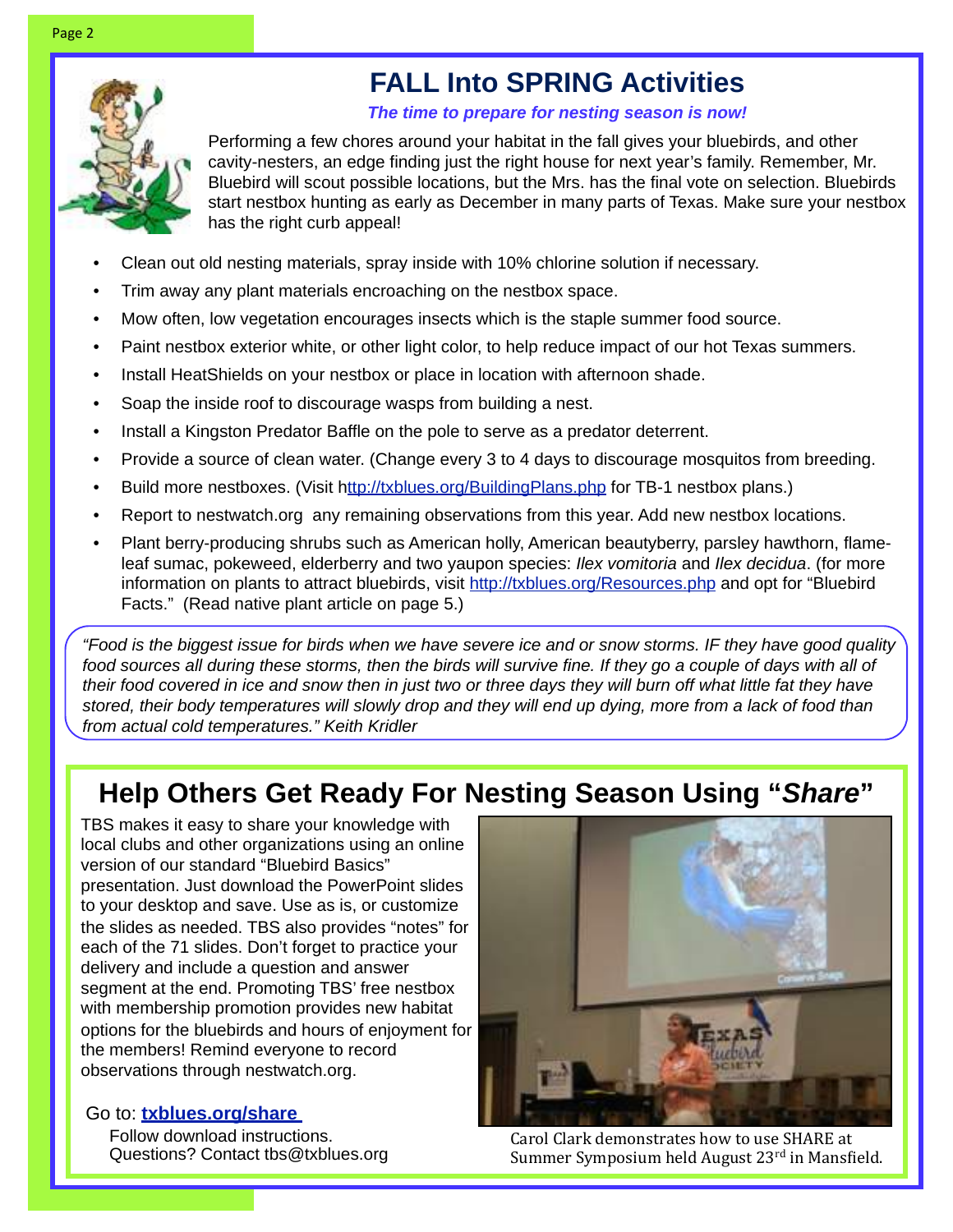# **Summer Symposium Highlights**

By **Judy and Ken Ray** Photos by **Walter Davis** and **Ron Tom**

The Texas Bluebird Society's 2014 Summer Symposium was held August 23, in Mansfield, Texas at the Mansfield I.S.D. Center for the Performing Arts. This is a new, state-of-the-art facility that was an absolutely perfect venue. The technology was superb, the rooms were large, cool, and well lit, and the staff was gracious.



More than 30 volunteers arrived early on Friday to set up for the event. After a hard day's work, we all flocked to Spring Creek Bar-be-cue for dinner, and then migrated to the La Quinta

conference room for a social hour. Thanks go to Jimmie Konvicka for providing and filling the "birdfeeder." It was a pleasure to get to know newcomers to bluebirding and to catch up with the old gang. People who love bluebirds are the best!

Our morning program began with Master Naturalist, Carol Clark explaining how to give a Bluebird presentation using **share.txblues.org**. This is a 71slide PowerPoint presentation that is available to members wanting to give a talk on bluebirds. It's a great tool to help us spread the word to schools, civic organizations, youth groups, etc.



One of the high points of the morning was watching the documentary, Bluebird Man, about 91-year-old Al Larson who lives in Southwest Idaho, and has monitored over 300 mountain bluebird

nestboxes for 35 years. Bags of popcorn and soft drinks were passed out to create a movie theatre ambience. For those of you who were not able to attend, you can see the trailer or purchase the movie at [bluebirdman.com.](http://www.bluebirdman.com)

T[he morning session](http://www.bluebirdman.com) concluded with a presentation by Texas Bluebird Society's co-founder, Keith Kridler who also co-authored The Bluebird Monitor's Guide. Keith is the leading expert on bluebirds in Texas, and often honors our events with his passion, expertise, and humorous birding tales.

In the afternoon, Master Naturalist Jim Varnum spoke on "Native Plant Gardening to Attract Birds and Butterflies." Jim has an amazing knowledge of our native North Texas plants, birds, and insects. He often leads tours in the DFW area explaining in detail about local plants and the birds and butterflies that love them. If you missed his presentation, you missed quite a bit. Go to the North Texas Master Naturalist website at [www.ntmn.org.](http://www.ntmn.org) From their homepage, click on "Jim's this & that" to read a wealth of information that he publishes.

Following Jim, Master Naturalist Carrie McLaughlin spoke on, "Texas Natives—Wildscaping and Habitat Management for Bluebirds." Her bluebird ecosystem includes diverse life forms from lichens to horses. She showed how plants, structures, and pastureland combined to make an ideal bluebird habitat. For more information on wildscaping in your area, visit the website for the Native Plant Society of Texas website [npsot.org.](http://www.npsot.org) Click "Resources." click on "Wildscaping."



The final presentation was given by Master Gardener and Naturalist, Linda Crum who spoke on "House Sparrow Control—Not for the Faint of Heart." If you've been bluebirding any length of time, you know that the House Sparrow is a despicable intruder to our continent, and can be very hostile to bluebirds. But there are some strategies to defeat this beast which Linda has mastered and shares with a great deal of humor. She continues to fight them with diligence and clarity. After all, they are NOT cute—they **are** "flying cockroaches."

Thanks to all our presenters for making this year's symposium a great success. And thanks to everyone who attended and participated in the silent auctions. TBS raised slightly more than \$3,000 in the silent auctions. A special thanks to Paul Nelson for flawlessly performing the duties of emcee. Paul's talent is always the icing on the cake at our events. We are fortunate to have him as a fellow-bluebirder.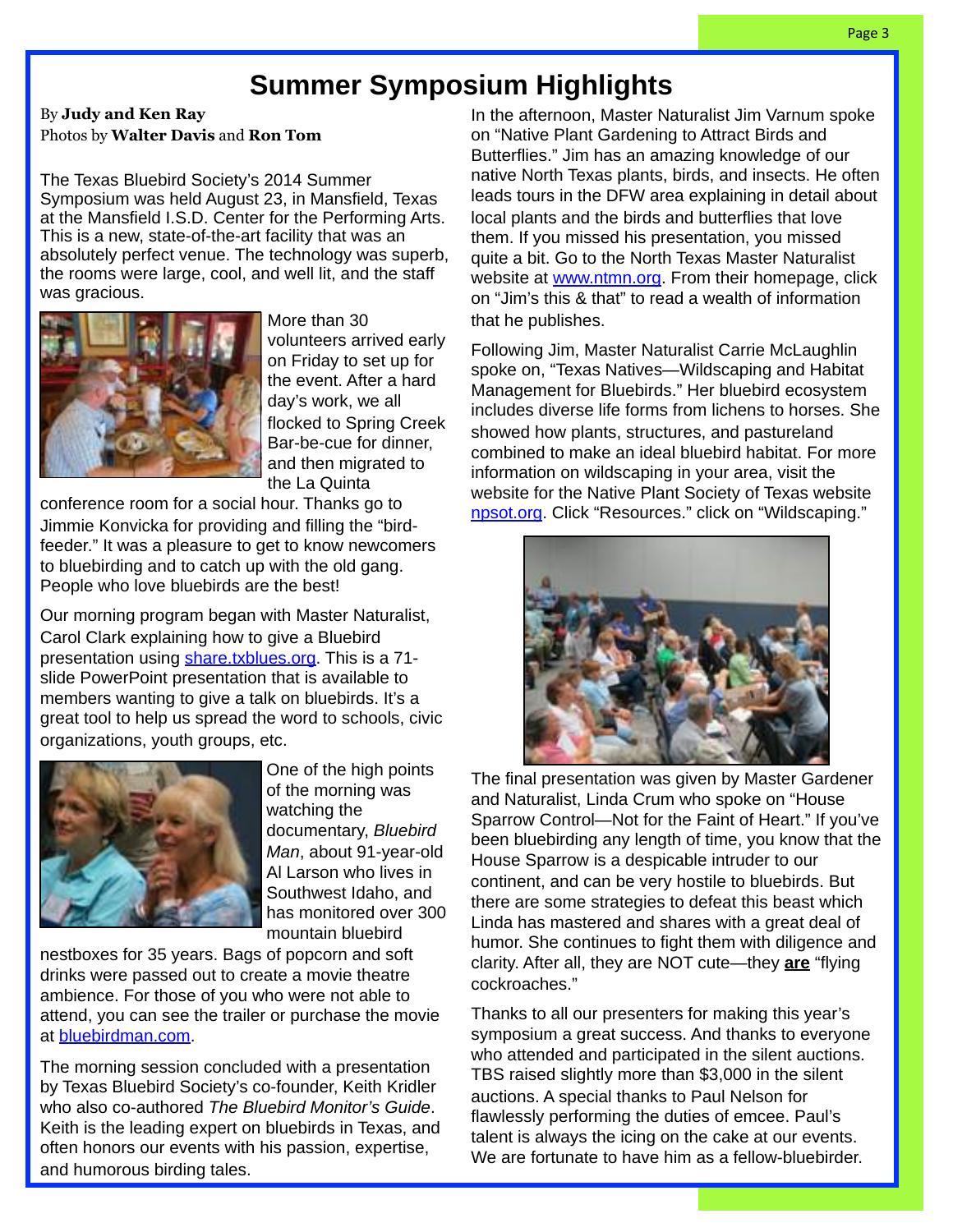#### 2014 Award Winners

# *Blue Feather Award*

"In recognition of the countless hours of extraordinary service that positively impact our mission"

# **Congratulations Don Lawrence**



Nominating Don was an easy decision this year. Don has devoted countless hours to the start-up of our new nestbox production process that made possible the continuation of our main mission, nestbox construction and distribution, many at a time.

Throughout Don's service as a Board Member since 2012, he has assisted—and always with a smiling face and encouraging words with the numerous tasks involved to create the smooth-running, successful Kickoff and Summer Symposium events.

Although these activities require many hours of Don's time, he doesn't laze around the rest of the year. In addition to maintaining his own bluebird habitat, including his famous "restaurant row," huge trough like feeders that feed the masses, Don is happy to provide

new online members with our member packet and nestbox coupon. A task that is growing steadily thanks to our stable website technology.

Little did Don know his background in quality control for production procedures would be such a boon for TBS. With the departure of long time (10 years in fact) Brian and Judy Hetherington, our very talented and dedicated nestbox builders, Don saw a real opportunity to put his skills to work for TBS. Don is now our product quality control advisor for nestbox builders and participates in the competency program to authorize production. (See lead story Nestbox Certification Program Solves Construction Dilemma on page one for complete details.)

**Thanks for all of your hard work and dedication to TBS! Noted and appreciated.**

# *Bluebirder of the Year*

"Recognizing his many initiatives and accomplishments that further the mission of TBS"

# **Congratulations David Pruitt**

Anyone who read David Pruitt Receives Prestigious Hornaday Award in our March 2014 newsletter recognizes David's contributions to the bluebirding world. How encouraging to know the younger generation is not only aware, but willing to work towards, conservation of nature and our environment. Definitive proof of David's dedication is evident through his demanding Eagle Scout badge accomplishments, and as recipient of the Boy Scouts' very prestigious Hornaday Award.

David isn't content to limit his enthusiasm for nature conservation to himself. He finds great joy in involving his fellow Eagle Scouts to join him in his many endeavors. Over the last three years David has been building nestboxes, establishing nestbox trails, monitoring these trails, and faithfully recording observations on NestWatch. Culminating in a twenty-two nestbox trail at Mitchell Lake Audubon Center, David also instructs adults and other scouts on proper trail and monitoring procedures ensuring "his" trail will continue to be NestWatched when he departs for college and other adventures.

**TBS is extremely proud to recognize David's achievements. Best wishes in all of your future endeavors!** 

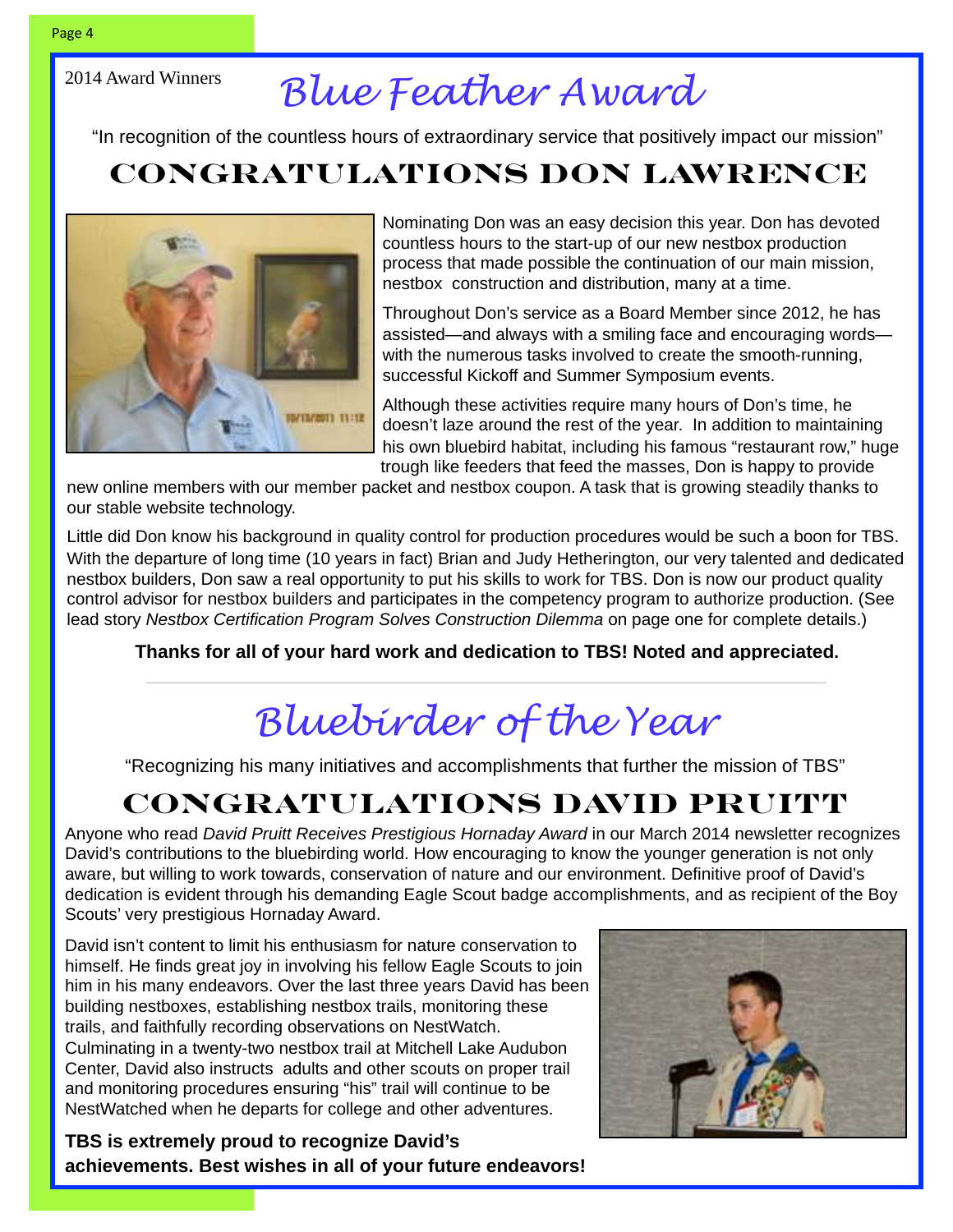

#### **A SPECIAL THANKS TO THOSE WHO DONATE OFTEN, AND THOSE WHO BUY OFTEN!**

# **TBS Raised \$3,000 From Silent Auction FUNdraiser**

Thanks to our many donors for providing a wide variety of auction items. As always, the Silent Auction funds are used to purchase the wood and other materials needed for our volunteers to assembleTexas Nestboxes. **Bold** indicates frequent contributors to our Silent Auction.

#### **Individuals**:

Lauri Blake **Carol Clark** Linda Clark **Susan Crowson Linda Crum Walter & Beverly Davis Greg Grant Judy Hetherington Mark Klym Jimmie & Benni Konvicka Keith Kridler Don & Kenlyn Lawrence**

**Lysle Mockler Helen Munro Pat Nail Ken & Judy Ray Cynthia K. Reid Mike Scarbrough Selena & Keith Schindler Dorothy Szepesi Douglas Tallamy Ron & Pauline Tom** Johnny Tucker Allen and Linda Wolf



Volunteers will preform the various after sale tasks needed to coordinate the Silent Auction closing. Winning bidders receive items, TBS receives money!

#### **Business:**

**Aspects, Inc. Ann Hoffpauir Fine Art Arthur Murray Dance Studio, The Woodlands CynART** (Cynthia Reid) **Droll Yankees John English Photography Grubco Incorporated Jabebo Just for the Birds, Spring TX** Matthew Podolsky, Wild Lens, Inc **McCoy's Building Supply Nature's Way Mealworms NestWatch, Cornell Lab of Ornithology** Rootin Ridge Toy Company **SnK Wildlife Reserve Troyer's Birds' Paradise Van Ert Enterprises** Wild Bird Center—Fort Worth Wild Birds Unlimited—Arlington

> Special Thanks To: **Beverly Davis Benni Konvicka Rex Reves Kelly Russel**l **Coordinator** Champions!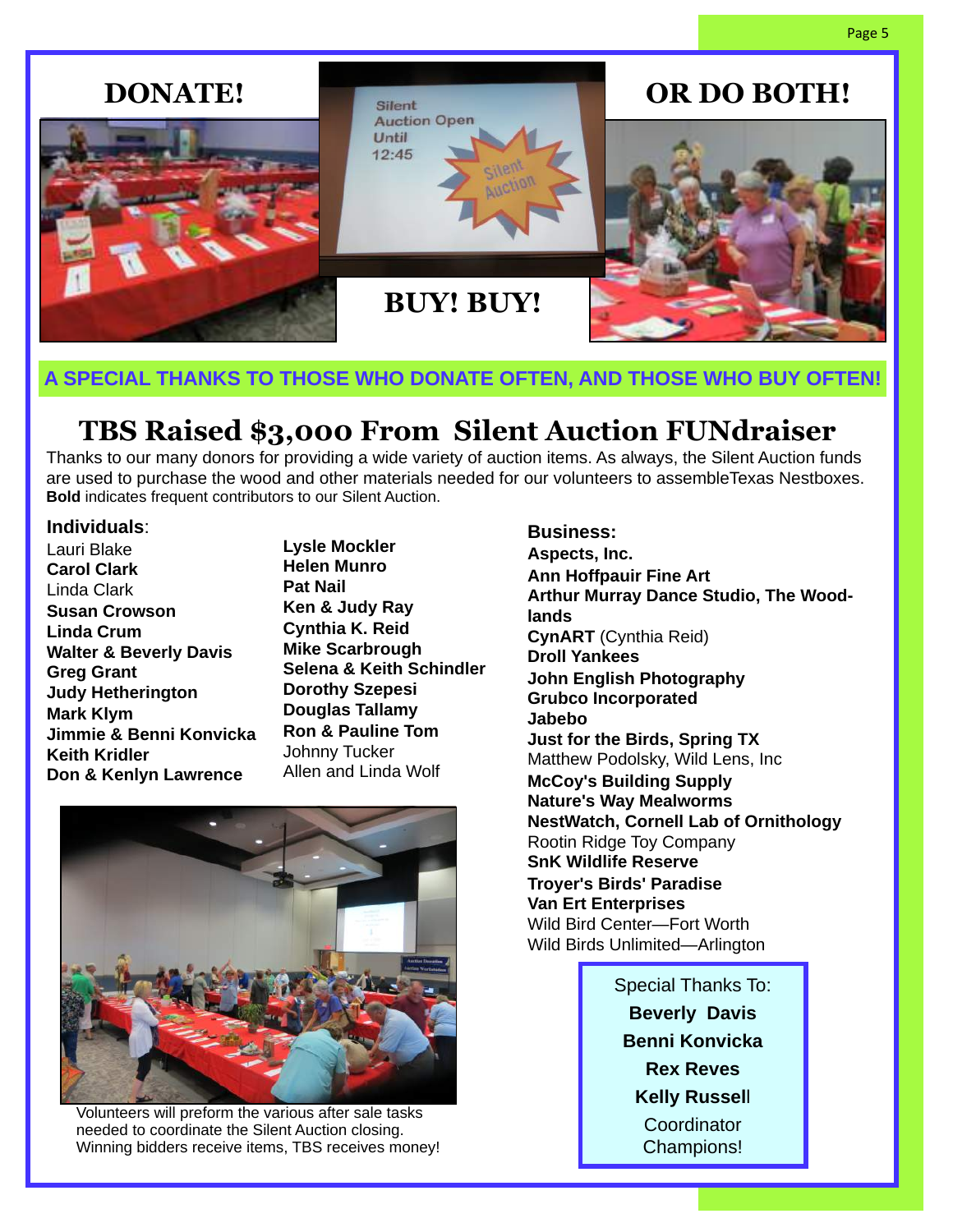# Keith Considers Cold Consequences

Last December  $5<sup>th</sup>$  a Texas bluebirder sent a query to the group.

"I'm looking for some advice. Because of some family illness issues, we have not been out to our bluebird boxes since late May. We may be able to drive out in January. What should I do with any nesting materials still in the boxes at the height of winter? Should I leave it due to the really cold forecasts? Or, go ahead and clean them out immediately?

(12/6/13) Normally bluebirds that winter south of Kansas, Missouri, Kentucky and Pennsylvania will not need any extra bedding in their roost cavities. They probably use roost cavities more as a windbreak and to keep out of bone cold winter rains during the night. The Dallas Fort Worth area received between 1 and 3" of rain, freezing rain and ice pellets last night. Very few species of birds actually will roost in cavities for these cold nights. Most species will do fine roosting out in winter weather in evergreen trees, shrubs and or tall weed covered fields. About 30% of the Eastern Bluebirds will winter over in areas where "normal low winter temperatures" routinely drop down to the -5° F range. Most/many of these survive "normal/average winters."

I would go ahead and clean out the old nesting materials even if it is dry, and if you want, you can replace it with a thin layer of pine needles. An issue with roosting bluebirds is that they poop in the boxes while they are roosting at night, since they are now feeding on fruits and berries during really cold storms then the nestbox floors can get really nasty. Dry fluffy pine needles will allow this gooey layer of fecal matter to at least work down through the pine needles a bit and this layer of pine needles will also somewhat dry within a week or so depending on heat and humidity during the warmer days.

Wood sawdust and wood shavings absorb water and will remain wet for longer periods of time, as will old grass bluebird nests.

Birds have an "oil gland" right above the upper base of their tail, they pick up oil from this gland and preen their feathers with this oil and that creates a water resistant outer coating for their feathers. As long as these birds have a normal shaped beak they can spread this oil and remain waterproof or water resistant throughout the winter. IF they cannot preen correctly and spread this oil, then many of these birds will get water soaked feathers during heavy rains during the fall/ winter/spring and die of hypothermia. You can see this oil gland on "fresh chickens, quail, ducks, turkeys" in super markets.

Food is the biggest issue for birds when we have severe ice and/or snowstorms. IF they have good quality food sources all during these storms, then the birds will survive fine. If they go a couple of days with all of their food covered in ice and snow then in just two or three days they will burn off what little fat they have stored, their body temperatures will slowly drop and they will end up dying, more from a lack of food than from actual cold temperatures.

One of the biggest issues with bluebirds roosting in plain old nestboxes, will be the amount of floor space on your style of nestbox and the depth of these nestboxes. Remember that each bluebird adult will cover up about 4 square inches of floor space per layer of adult bluebirds. IF you have a family of 8 bluebirds that has survived, then all 8 of these bluebirds will pile in the one nesting box. Depends on your boxes whether or not a raccoon can now climb up and reach in and eat these bluebirds while they roost. Also depends on whether or not these bluebirds will get flushed out of a cozy nesting/roost box and then go flying helter skelter out into a moonless night as we have this week.

This current cold front/winter storm would be a good time for those folks who feed the birds and wildlife to set out some live traps and trap out the rodents and or smaller pest predators that come out at night.

Freezing temperatures stayed just a few miles west and north of Mt. Pleasant last night. We got over 1 inch of precipitation last night, it went from a freezing rain that coated everything for a couple of hours, then ice pellets then heavy rain at 35°F or so all night. Now we have thunder, lightning and heavy to moderate rains. (Went out to check all of the bird feeders and add fresh dried grains, the rain just switched back to freezing rain and ice pellets, everything is covered in a solid glaze of ice again).

Keith Kridler, everyone's resident expert, our favorite speaker, and cofounder of TBS, participates in several List-Serve groups focusing on bluebirds and their behavior. Keith has given us permission to publish his contributions.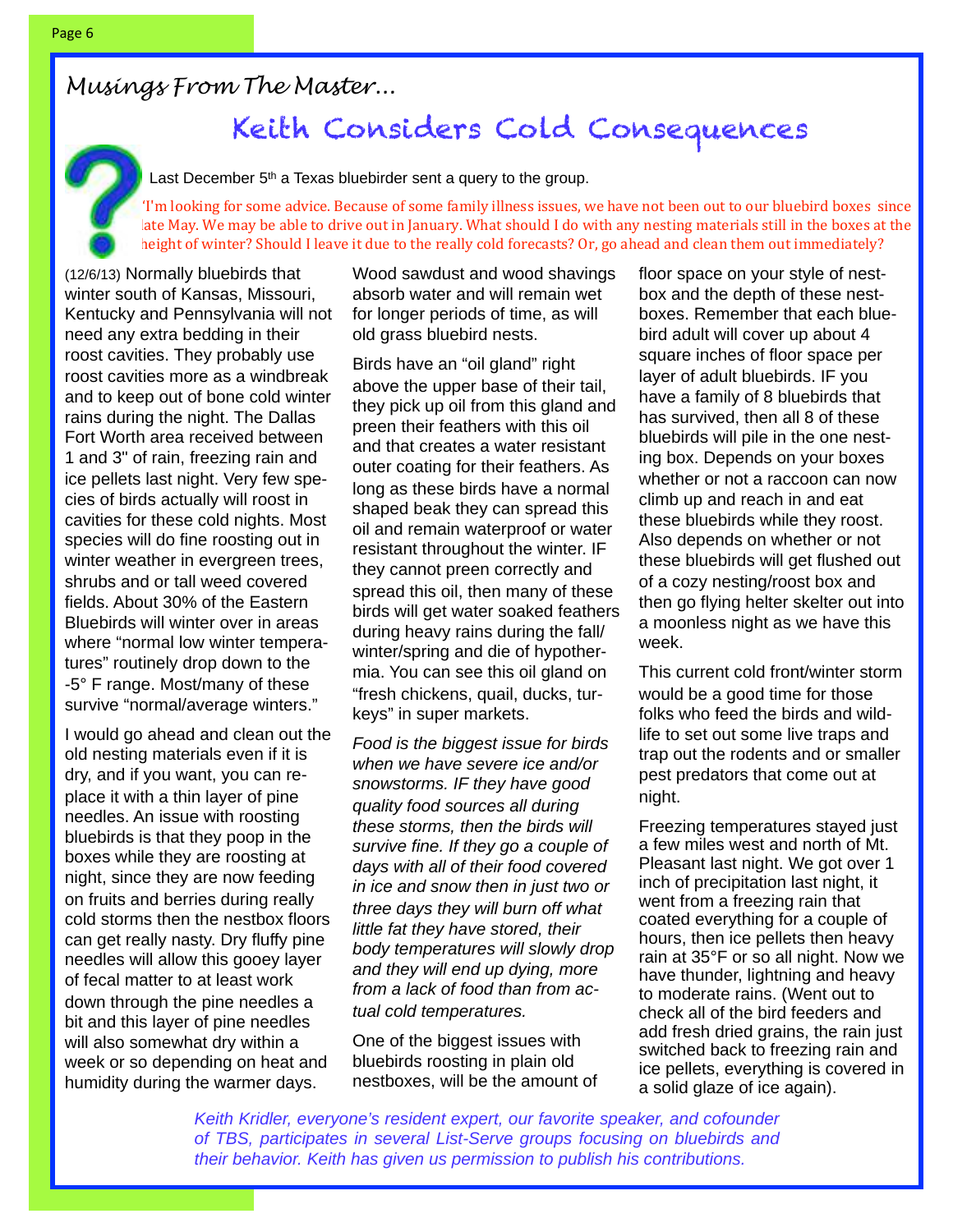## **Native Plants: Turk's Cap Is For The BIRDS!**

Article and photos by **Linda Crum**, Master Gardener/Master Naturalist



Resembling a Turkish fez, the fivepetaled vermilion red bloom remains wrapped into a spiral at the base with the elongated stamen extending beyond the partially-opened petals.

When gardening for birds or butterflies, one might think that there are no options for the shady garden to entice those winged beauties to visit and dine in the landscape. Look no further than our native Turk's Cap, Malvaviscus arboreus var. drummondii.

This drought-tolerant native has everything going for it—beautiful leaves, unusual flower, nectar for hummingbirds and butterflies, and fruit for songbirds. It can be maintained in a small space or allowed to ramble and cover the ground.

Ranging from the southern part of the Edwards Plateau in central Texas east to Florida and south to Mexico, the natural setting of Turk's Cap is shady woodlands, often alongside streams. Turk's Cap is very adaptable in cultivation, growing in a wide variety of soils and light conditions from deep shade to full sun. If grown in full sun, the plant can get



The apple-like fruit is relished by songbirds

somewhat stressed, and the leaves turn a lighter color and become unsightly. Also the plant will require more water in sunny locations. In full to part shade, the large heart-shaped leaves born on long petioles are a dark green and have texture like that of velvet or the soft ear of a kitten. The plant displays flowers all summer, but blooms most

prolifically in late summer through fall when the hummingbirds are migrating south. A small apple-like fruit, prized by songbirds, follows the flowers in fall.

Frost will take our native Turk's Cap down in winter, but it will return reliably each spring to delight the gardener as well as the wildlife. Cut the stems back to the ground in spring to keep the plant full and bushy. Turk's Cap roots easily from cuttings and reseeds readily. I consider Turk's Cap one of our bulletproof native plants.



Turk's Cap is a spreading, droughttolerant perennial colonizing by selflayering wherever nodes touch the ground. Its usual height is 2-3 feet, but can grow upright to reach heights of 9 feet.

#### **Plant The Right Plants And They Will Come**

Attracting wildlife to your backyard can be as simple as adding berry-producing plants to your landscaping. You will be providing one of the three key ingredients needed to sustain a healthy habitat food. Trying to decide what to plant? Visit [txblues.org/Resources.php.](http://livepage.apple.com/) Click on the tab Bluebird Facts. There are two plant lists available. One is **Texas Native Plants that provide food for Eastern Bluebirds,**  the other list is **Texas Native Plants that attract food for Eastern Bluebirds.** Plan, plant, and enjoy!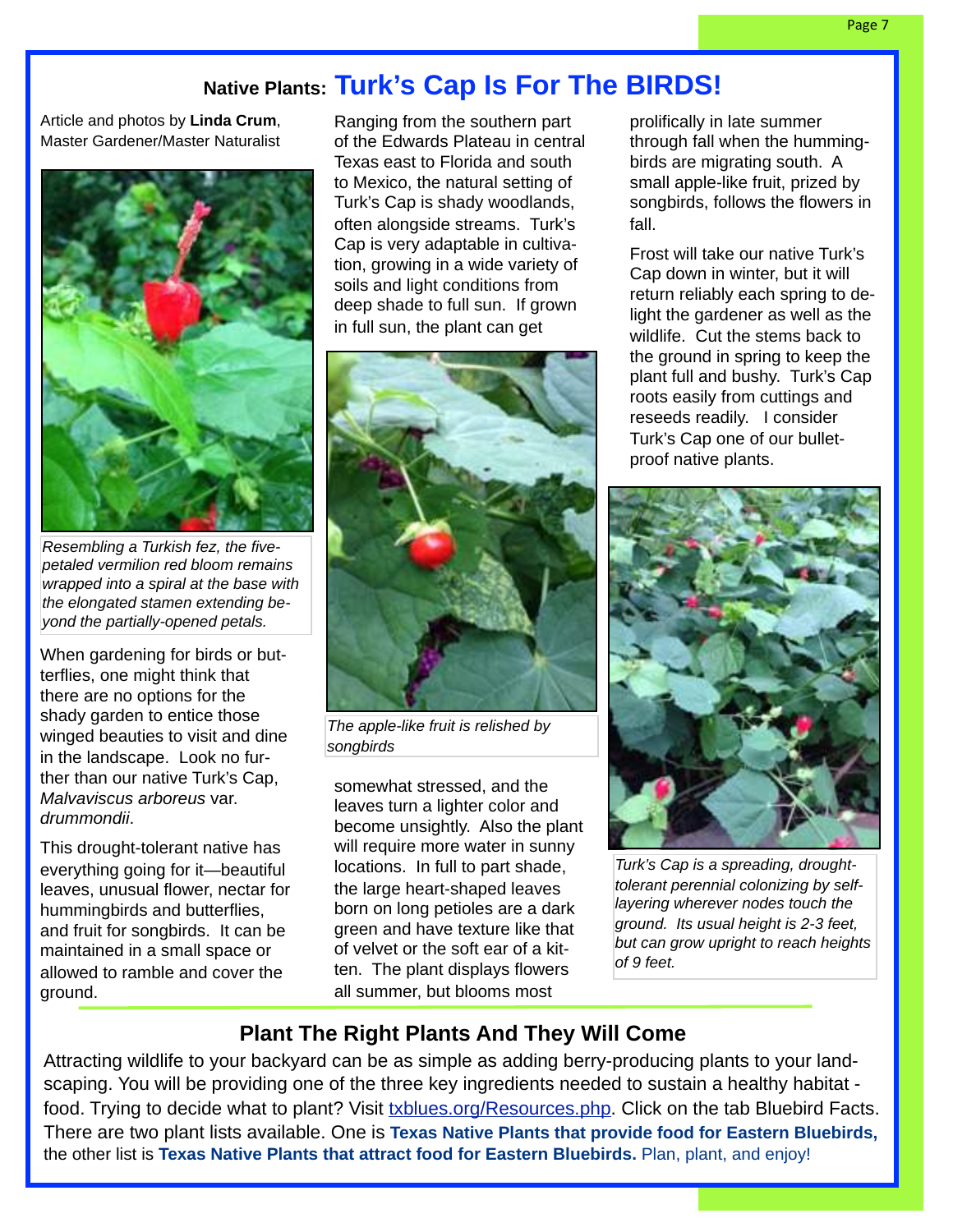# ,,,,,,,,,,,,,,,,,,,









What a great year for babies in the backyard! Photographer John Park enjoyed the many photo ops he had at his home in Sour Lake this past summer.





Beginning at upper left:

Eastern Meadowlark begging for more. Brown Thrasher feeding junior. Green Heron's first time outside the nest. Eastern Bluebird's first hour.

Red Bellied Woodpecker fledgling is on its own.

Share your photos on Facebook or our website. We'd love to see them!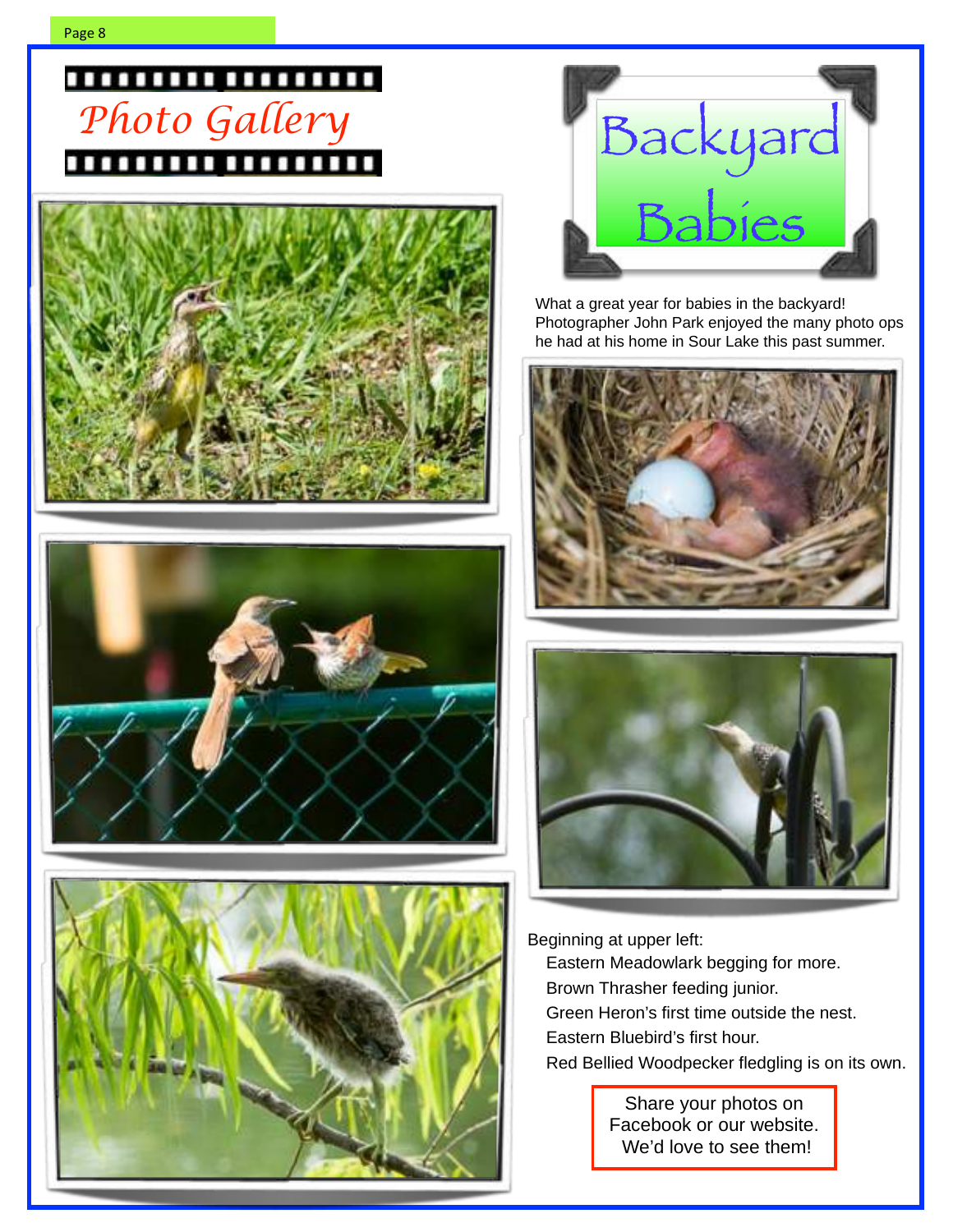### 

#### *Photo Gallery Photo Gallery Photo Gallery*

Page 9



#### Members Share Summer Scenes

(Left) In this photo, with the first egg just starting to hatch, two eggs appear larger. Keith Kridler explained to me, "when eggs are a different shape, size, or color they are from different females."

"I took this photo two days ago (on Sat, July 5). It was so strange that the Mama bluebird did not even fly out of the nest. She just stayed put while her young ones were hatching...or perhaps had just hatched a day or so before." Photos and captions by **Pat Nail**







Photos by **Greg Lavaty**

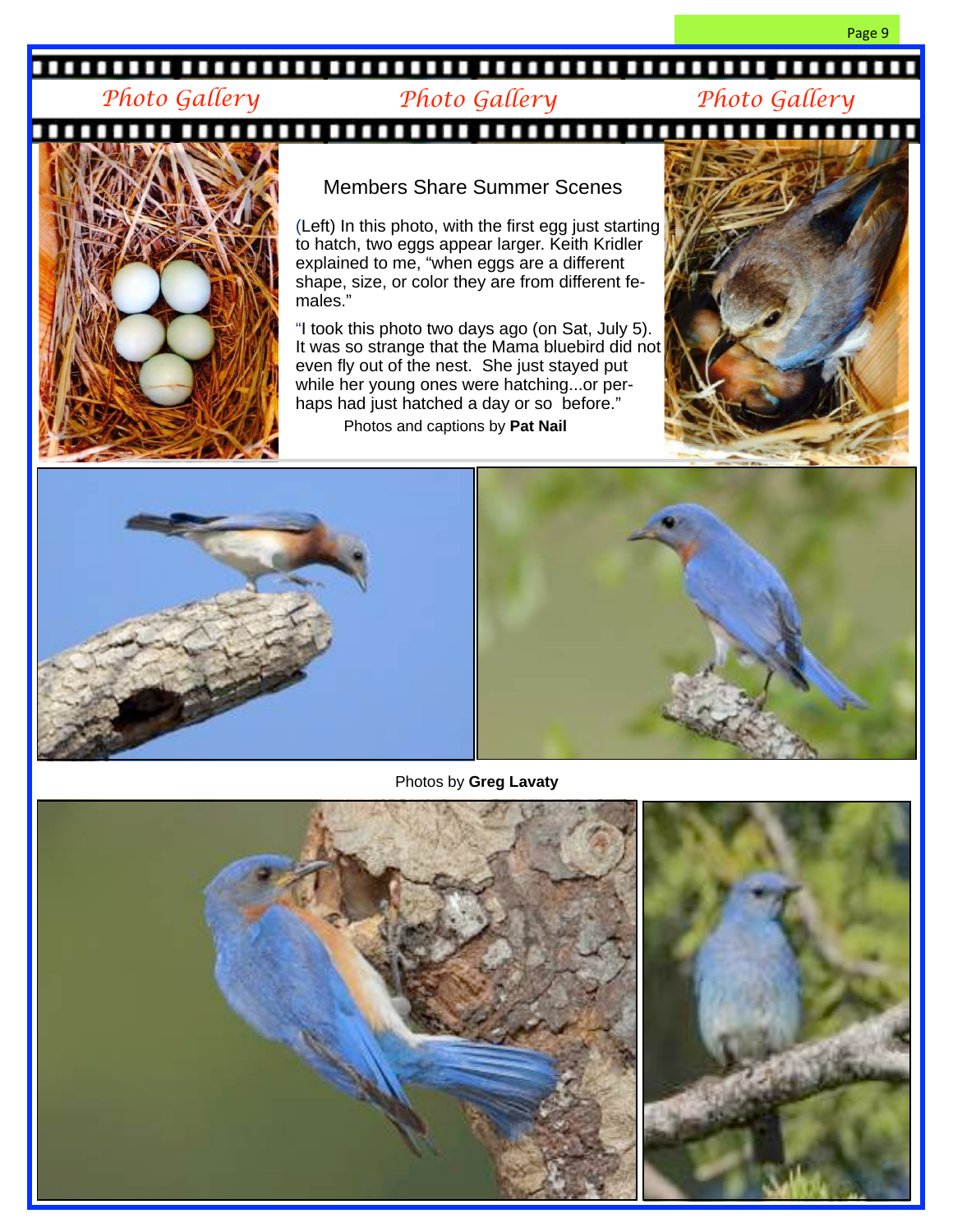## **Election Time! 2015 Board Of Directors**

Nominations:



#### **Election Instructions:**

Watch email for link to ballot and annual questionnaire on or about November 1<sup>st</sup>.

- There is no "competition." Each nominee on the ballot, if elected, will serve.
- We will email a ballot to each address in our records. Simply click on the link provided to access the ballot.
- If you want to provide/change (or confirm we have your correct address), provide your email address to [records@txblues.org](mailto:records@txblues.org) on or before October 20<sup>th</sup>.
- If you do not receive your election email by November  $4<sup>th</sup>$ , please notify the @txblues.org
- § If you do not have email, mail your ballot choice (Yes or No) to TBS, PO Box 40868 Austin, TX 78704.
- § The ballot allows for write-in candidates. Secure permission from the nominee before submitting his/her name.

Two-year Term Board Member Nominees (currently serving on board as mid-year appointees) are:

**Norm Shoemaker (Nestbox Transportation) Ken Ray (Treasurer) Bev Davis (Auction Donation Coordinator)**

Current board members willing continue with a one-year term are:

**Benni Konvicka\* (Auction Facilitator) Harold Latham (Event Speaker Support) Don Lawrence\* (New Members/Nestbox Certification Program) Pat Nail (Secretary) Rex Reves\* (Technical Designer) Pauline Tom\* (President)**

#### *Exiting the board:*

**THANKS** to 2014 board member and 2013 Blue Feather award winner **Judy Hetherington**. Her numerous contributions and her devotion to TBS are missed! Although Brian did not serve on the board, his role as master nestbox builder and coordinator has been a difficult position to fill. Judy and Brian moved to Australia in April. Best wishes from your TBS family!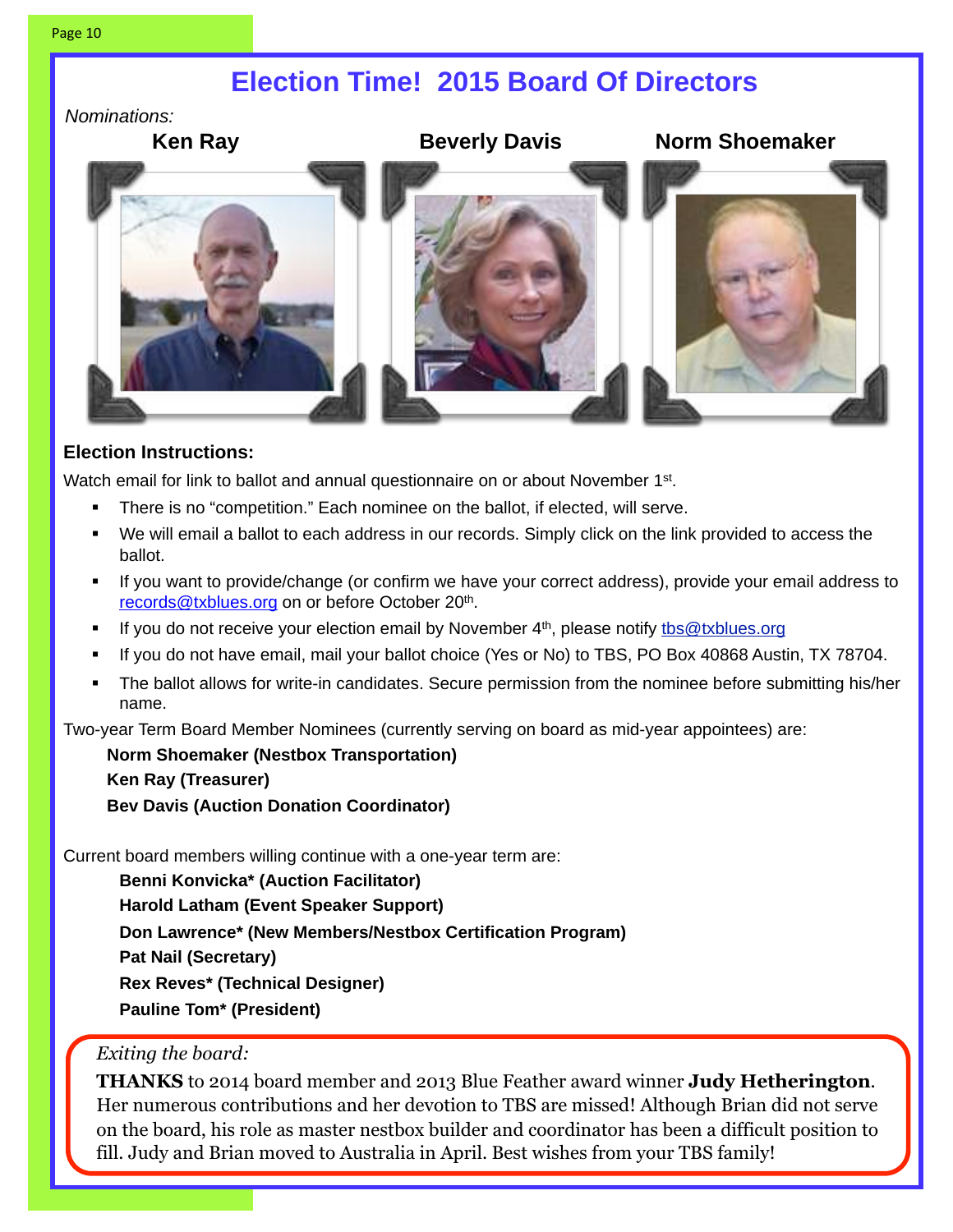# **Volunteers are APPRECIATED!**

Linda Almes Phyl Baloga Nancy Bratcher Katy Couvillion Chris Crowson Susan Crowson Fred Crum Linda Crum Kay Dansby Bev Davis Walter Davis Jennifer Fleming Penny Friedman Charlie Grindstaff Kevin Nelson Paul Grindstaff Pete Grosso Jean Kastanek Benni Konvicka

Jimmie Konvicka Harold Latham Kathy Latham Don Lawrence Kenlyn Lawrence Judy Melby Cathy Mitchell Don Mitchell Ellie Mosley Kenny Munoz Lisa Munoz Pat Nail Roland Nail Paul Nelson Debbie Park John Park Jim Patak

Judy Ray Ken Ray Dan Rayfield Deborah Rayfield Rex Reves Elaine Ruby Kelly Russell Barbara Salter Keith Schindler Selena Schindler Pauline Tom Ron Tom

Special thanks to Indian Trails Master Naturalists for their support!



Volunteers enjoy the Friday evening social after a long day of preparations for the Summer Symposium. After the Symposium. it is time to pack everything away until next time; August 8, 2015 in Bryan, Texas.

# **Thanks For Your Financial \$upport!**

David Anderson Sandra Anderson Sharon Barr Tom and Cindy Brisko Cindy Griffin Jan Child Maryann Coleridge Walter Davis Tanya Dawson Teena Edwards Kelly Freeman

Raul Garza Jr. Dennis George Sally Gross Polly A. Harville Gilbert Hernandez III Paul Nelson Maryann Hunn Van T, Hunn Suz Ann Jolly Jerry Krampota

Amy Lambert Paula Lee Long Betsy Loveless Jacob McKinney John D. Milam Jerry Parker Danny Potter Judy and Ken Ray Linda Roberts

Kelly Russell Sue Smith Judy Smitherman Cliff Sorge Viki Sotzen Sandy Strack Jane and Mark Tillman Julie Tips Pauline and Ron Tom Melinda Walker Melissa Winfield

# Welcome New Members! New members who give us print permission on Membership Form

- Sandra Anderson
- Sandra Ashbrook
- Greg Barger
- Gary Bass
- C.W. Bess
- Stan Blackwell
- Ginger Blalock
- Rivkah Cohen
- Kay Dansby
- Teena Edwards
- Stephen Garner
- James Goodwyne
- Catherine & Bob Gutherie
- Bob & Cecilia Harrison
- Polly A. Harville
- Ruth Heino
- Brian & Karen Hill
- Martha Holt
- Don & Linda Houk
- Mary Ann Hunn
- Van T. Hunn
- Richard Ishmael
- Mary Jacobsen
- Gwenddyn Jeffers
- Jerry Krampota
- Carolyn & Peter Lombard
- Paula Lee Long
- Trigg Lupher
- Missy McAllister-Kerr
- Bruce & Nancy McClure
- Carmon McEachern
- Jacob McKiinney
- Beverly Moore
- Carol C. Moore
- Saundra Ogle
- M Parchman
- Sandy Strack • Joe & Sharon Vannucci
- Sotzen Vicki

• Steve Smith • Cliff Sorge • Danny Spoerl

• Jerry Parker • Ann Reese • Joe Roach • Barbara Salter • Jim & Ann Schubert • Richard Shade • Brett Shumaker • Barbara Sieberhausen

- Carrie Walkoviak
- Melissa Winfield
- Bruce D. Woodall
- Teril Woodward

• CG, Hallettsville •JG,Gainesville •CS, Lewisville •DB, Athens • CL, Athens •LB, Kilgore • EP, Lufkin • RF, Lufkin • GC, Nacogdoches • BC, Kerens • CH, Seguin • GH, Boerne • JC, Austin • TM, Athens • LH, Grapevine • TJ, Fort Worth • DM, New Caney • SA, Fort Worth • JB, Joshua • MR, Richardson • CB, LaVernia • BL, Fort Worth • SB, Burleson • DR, Allen • HP, Fort Worth • JS, Burleson • NH, Allen